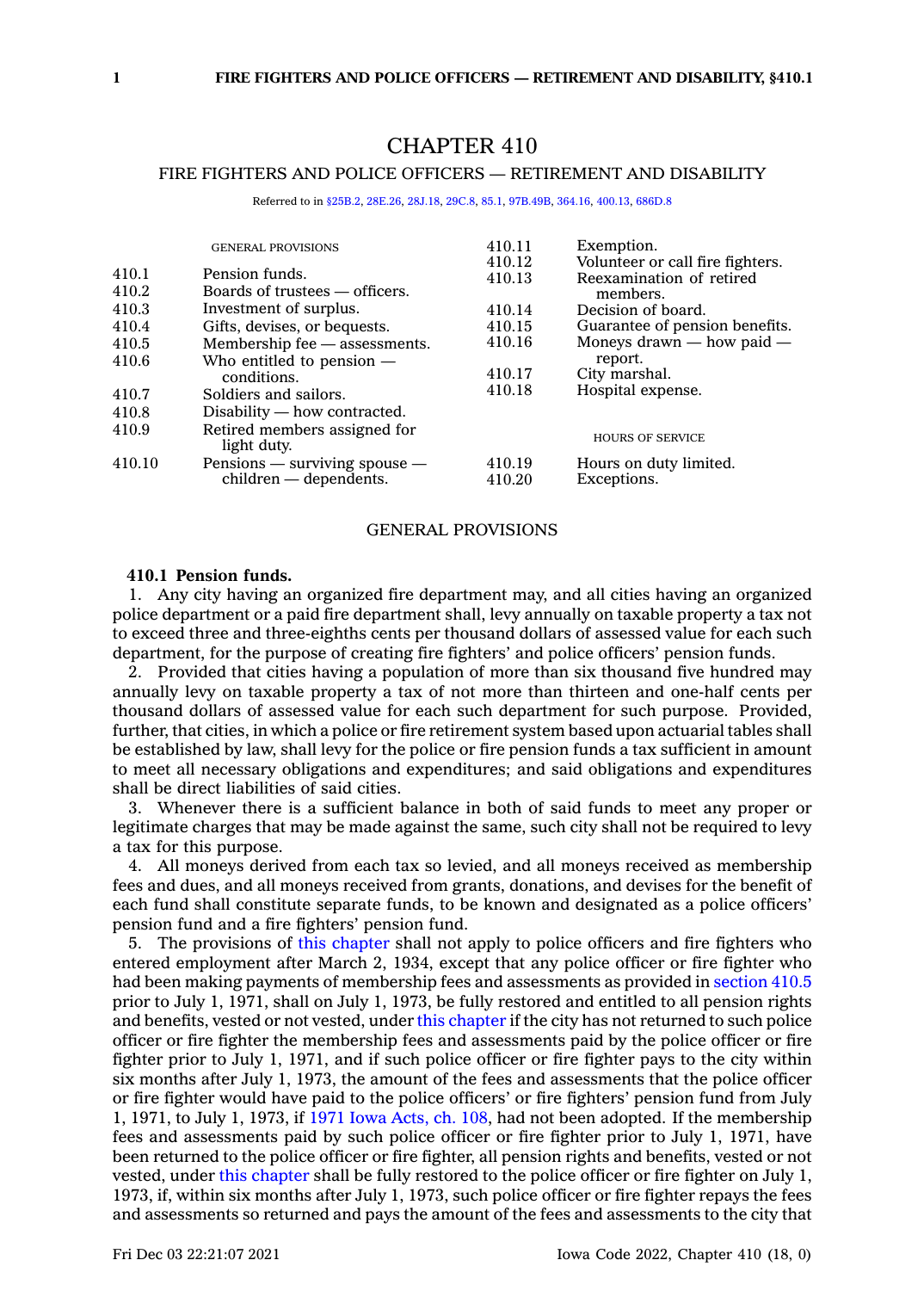the police officer or fire fighter would have paid to the appropriate pension fund from July 1, 1971, to July 1, 1973, if 1971 Iowa [Acts,](https://www.legis.iowa.gov/docs/acts/1971/CH0108.pdf) ch. 108 had not been adopted.

[S13, §932-a,-j; C24, 27, 31, 35, 39, §**6310;** C46, 50, 54, 58, 62, 66, 71, 73, 75, 77, 79, 81, §410.1]

2012 Acts, ch [1023,](https://www.legis.iowa.gov/docs/acts/2012/CH1023.pdf) §47; 2017 [Acts,](https://www.legis.iowa.gov/docs/acts/2017/CH0054.pdf) ch 54, §76

### **410.2 Boards of trustees — officers.**

The chief officer of each department, with the city treasurer and the city solicitor or attorney of such cities, shall be ex officio members of and shall constitute separate boards of trustees for the management of each fund. The chief officer of the department shall be president and the city treasurer, treasurer of such boards, and the faithful performance of the duties of the treasurer shall be secured by an official bond as city treasurer. Such trustees shall not receive any compensation for their services as members of said boards. Provided, however, that in any city where contributory fire or police retirement systems or both systems based upon actuarial tables shall be established by this Act\* for the benefit of police officers or fire fighters or both appointed to the force after the establishment of same, the board of trustees of each such system, respectively, shall also constitute the board of trustees for the management of each fund under this [section](https://www.legis.iowa.gov/docs/code/410.2.pdf) as <sup>a</sup> separate and distinct fund in itself.

[S13, §932-a,-b,-j,-k; C24, 27, 31, 35, 39, §**6311;** C46, 50, 54, 58, 62, 66, 71, 73, 75, 77, 79, 81, §410.2]

\*See 34 Acts, 1st Ex, ch 75, effective date March 2, 1934

#### **410.3 Investment of surplus.**

The boards shall have power to invest any surplus left in such funds, respectively, at the end of the fiscal year, but no part of the funds realized from any tax levy shall be used for any purpose other than the payment of pensions. Investments shall be in interest-bearing bonds, notes, certificates, or other evidences of indebtedness which are obligations of or guaranteed by the United States, or in interest-bearing bonds of the state of Iowa, of any county, township, or municipal corporation of the state of Iowa. All such securities shall be deposited with the treasurer of the boards of trustees for safekeeping.

[S13, §932-1; SS15, §932-c; C24, 27, 31, 35, 39, §**6312;** C46, 50, 54, 58, 62, 66, 71, 73, 75, 77, 79, 81, §410.3]

#### **410.4 Gifts, devises, or bequests.**

Each board may take by gift, grant, devise, or bequest, any money or property, real or personal, or other thing of value for the benefit of said funds. All rewards in moneys, fees, gifts, or emoluments of every kind or nature that may be paid or given to any police or fire department or to any member thereof, except when allowed to be retained or given to endow <sup>a</sup> medal or other permanent or competitive reward on account of extraordinary services rendered by said departments or any member thereof, and all fines and penalties imposed upon members, shall be paid into the said pension fund and become <sup>a</sup> part thereof.

[S13, §932-d,-m; C24, 27, 31, 35, 39, §**6313;** C46, 50, 54, 58, 62, 66, 71, 73, 75, 77, 79, 81, §410.4]

## **410.5 Membership fee — assessments.**

Every member of said departments shall be required to pay to the treasurer of said funds <sup>a</sup> membership fee to be fixed by the board of trustees, not exceeding five dollars, and shall also be assessed and required to pay annually an amount equal to one percent per annum upon the amount of the annual salary paid to the member, which assessment shall be deducted and retained in equal monthly installments out of such salary.

[S13, §932-d,-m; C24, 27, 31, 35, 39, §**6314;** C46, 50, 54, 58, 62, 66, 71, 73, 75, 77, 79, 81, §410.5]

Referred to in [§410.1](https://www.legis.iowa.gov/docs/code/410.1.pdf)

### **410.6 Who entitled to pension — conditions.**

1. Any member of said departments who shall have served twenty-two years or more in such department, and shall have reached the age of fifty years; or who shall while <sup>a</sup> member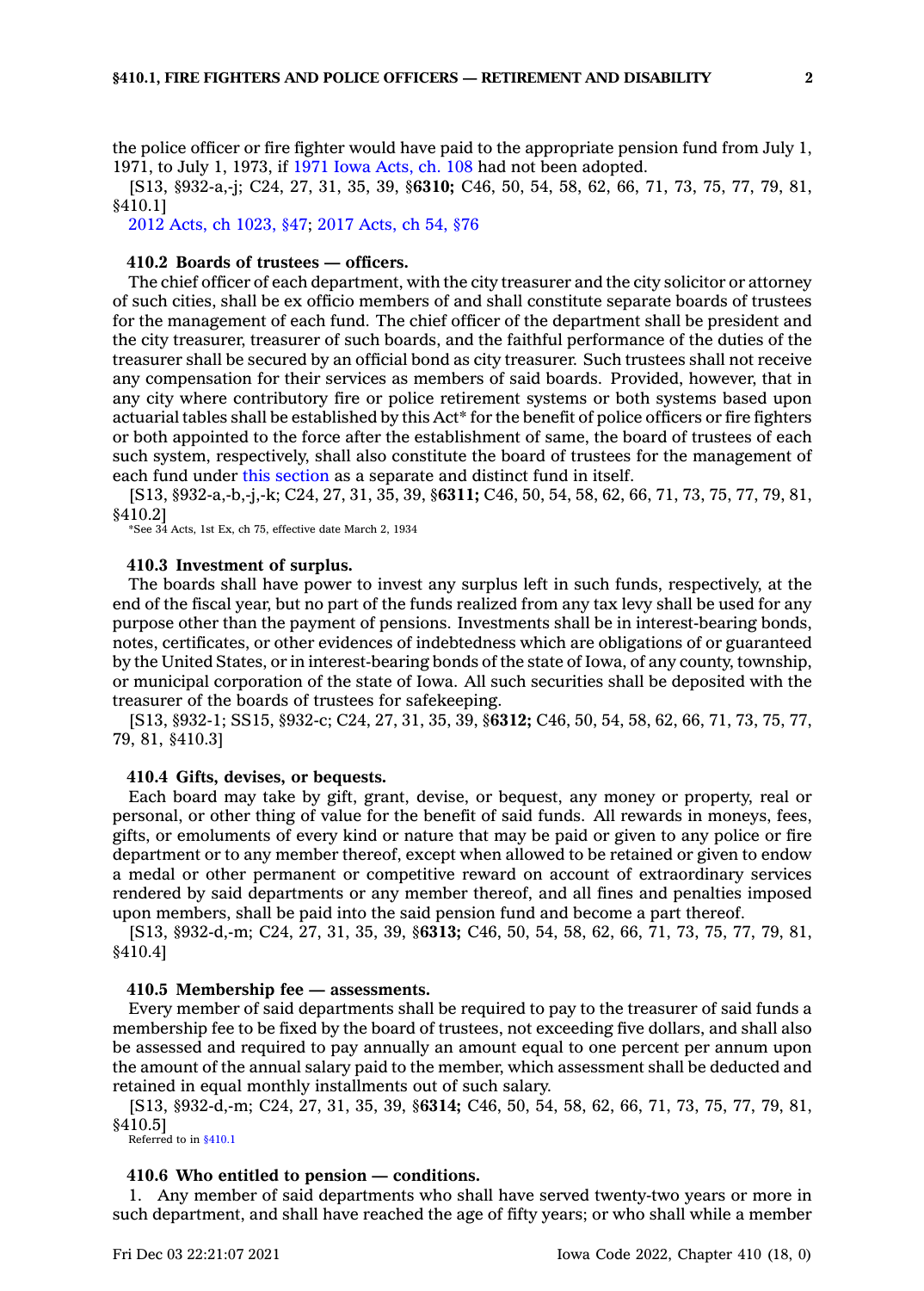of such department become mentally or physically permanently disabled from discharging the member's duties, shall be entitled to be retired, and upon retirement shall be paid out of the pension fund of such department <sup>a</sup> monthly pension equal to one-half the amount of salary received by the member monthly at the date the member actually retires from said department. If any member shall have served twenty-two years in said department, but shall not have reached the age of fifty years, the member shall be entitled to retirement, but no pension shall be paid while the member lives until the member reaches the age of fifty years.

2. Upon the adoption of any increase in pension benefits effective subsequent to the date of <sup>a</sup> member's retirement, the amount payable to each member as regular pension shall be increased by an amount equal to sixty percent of any increase in the pension benefits for the rank at which the member retired.

3. Pensions payable under this [chapter](https://www.legis.iowa.gov/docs/code//410.pdf) shall be adjusted as follows:

*a.* On each July 1 and January 1, the monthly pension authorized in this [chapter](https://www.legis.iowa.gov/docs/code//410.pdf) payable to each retired member and to each beneficiary, except children, of <sup>a</sup> deceased member shall be recomputed. The applicable formulas authorized in this [chapter](https://www.legis.iowa.gov/docs/code//410.pdf) which were used to compute the retired member's or beneficiary's pension at the time of retirement or death shall be used in the recomputation except the earnable compensation payable on each July 1 or January 1 to an active member having the same or equivalent rank or position as was held by such retired or deceased member at the time of retirement or death, shall be used in lieu of the final compensation which the retired or deceased member was receiving at the time of retirement or death. At no time shall the monthly pension or payment to the beneficiary be less than the amount which was paid at the time of such member's retirement or death.

*b.* All monthly pensions adjusted as provided in this [section](https://www.legis.iowa.gov/docs/code/410.6.pdf) shall be payable beginning on July 1 or January 1 of the year which the adjustment is made and shall continue in effect until the next adjustment at which time the monthly pension shall again be recomputed and all monthly pensions adjusted in accordance with the computations.

*c.* The adjustment of pensions required by this [section](https://www.legis.iowa.gov/docs/code/410.6.pdf) shall recognize the retired or deceased member's position on the salary scale within the member's rank at the time of retirement or death. In the event that the rank or position held by the retired or deceased member at the time of retirement or death is subsequently abolished, adjustments in the pensions of the member or of the member's spouse or children shall be computed by the board of trustees as though such rank or position had not been abolished and salary increases had been granted to such rank or position on the same basis as that granted to other ranks and positions in the department.

4. At no time shall the monthly pension or payment to the member be less than one hundred fifty dollars.

[S13, §932-e,-n; C24, 27, 31, 35, 39, §**6315;** C46, 50, 54, 58, 62, 66, 71, 73, 75, 77, 79, 81, §410.6]

86 Acts, ch [1243,](https://www.legis.iowa.gov/docs/acts/1986/CH1243.pdf) §26; 90 Acts, ch [1240,](https://www.legis.iowa.gov/docs/acts/90/CH1240.pdf) §47; 2010 Acts, ch [1069,](https://www.legis.iowa.gov/docs/acts/2010/CH1069.pdf) §135 Referred to in [§410.10](https://www.legis.iowa.gov/docs/code/410.10.pdf)

### **410.7 Soldiers and sailors.**

Any member of the fire or police department, who resigned or obtained leave of absence therefrom to serve in the United States air force or air force reserve, army, navy or marine reserve, or marine corps, of the United States, or as <sup>a</sup> member of the United States army and navy reserve, the Spanish-American War, in the World War 1917-1918, or in World War II from December 7, 1941, to December 31, 1946, both dates inclusive, or in the Korean Conflict at any time between June 25, 1950, and January 31, 1955, both dates inclusive, or in the Vietnam Conflict at any time between August 5, 1964, and ending on the date the armed forces of the United States are directed by formal order of the government of the United States to cease hostilities, both dates inclusive, and has returned with an honorable discharge from such service, to the fire or police department, shall have the period of such service included as part of the member's period of service in the department.

[C27, 31, 35, §6315-b1; C39, §**6315.1;** C46, 50, 54, 58, 62, 66, 71, 73, 75, 77, 79, 81, §410.7]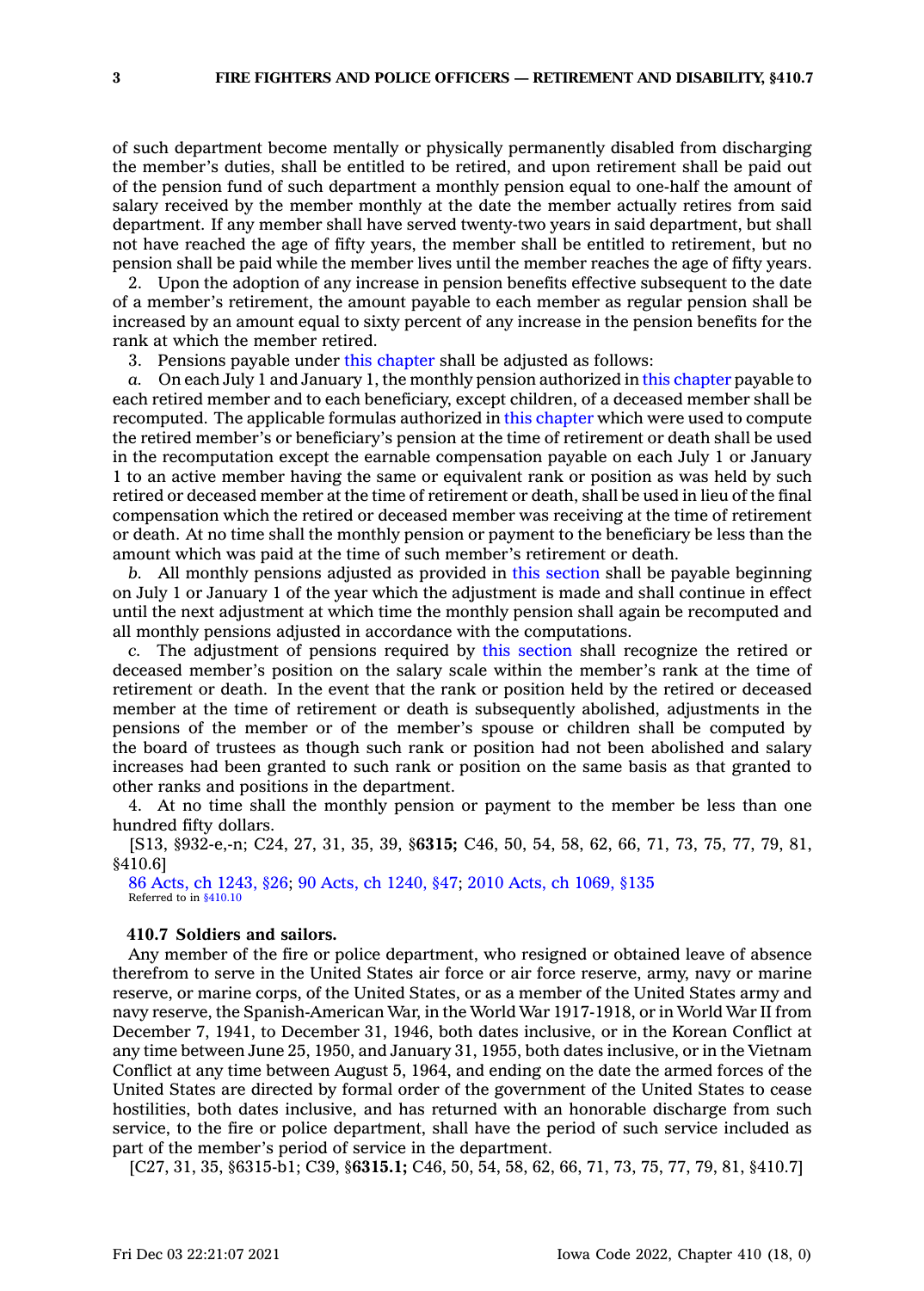#### **410.8 Disability — how contracted.**

No member who has not served five years or more in said department shall be entitled to be retired and paid <sup>a</sup> pension under the provisions of this [chapter](https://www.legis.iowa.gov/docs/code//410.pdf), unless such disability was contracted while engaged in the performance of the member's duties, or by reason of following such occupation. The question of disability shall be determined by the trustees upon the concurring report of at least two out of three physicians designated by the board of trustees to make <sup>a</sup> complete physical examination of the member. After any member shall become entitled to be retired, such right shall not be lost or forfeited by discharge or for any other reason except conviction for felony.

[S13, §932-e,-n; C24, 27, 31, 35, 39, §**6316;** C46, 50, 54, 58, 62, 66, 71, 73, 75, 77, 79, 81, §410.8]

Referred to in [§410.18](https://www.legis.iowa.gov/docs/code/410.18.pdf)

#### **410.9 Retired members assigned for light duty.**

The chief of the police department and the chief of the fire department of such city may assign any member of such departments, respectively, retired by reason of mental or physical disability under the provisions of this [chapter](https://www.legis.iowa.gov/docs/code//410.pdf), to the performance of light duties in such department.

[S13, §932-e,-n; C24, 27, 31, 35, 39, §**6317;** C46, 50, 54, 58, 62, 66, 71, 73, 75, 77, 79, 81, §410.9]

### **410.10 Pensions — surviving spouse — children — dependents.**

1. Upon the death of any acting or retired member of such departments, leaving <sup>a</sup> spouse or minor children, or dependent father or mother surviving, there shall be paid out of said fund as follows:

*a.* To the surviving spouse, <sup>a</sup> sum equal to one-half of the deceased member's total adjusted pension as provided for in [section](https://www.legis.iowa.gov/docs/code/410.6.pdf) 410.6, but in no event less than seventy-five dollars per month.

*b.* If there be no surviving spouse, or upon the death of such spouse, then to the dependent father and mother, if both survive, or to either dependent parent, if one survives, thirty dollars per month.

*c.* To the guardian of each surviving child under eighteen years of age, twenty dollars per month.

2. Effective July 1, 1991, the remarriage of <sup>a</sup> surviving spouse does not make the spouse ineligible to receive benefits under this [section](https://www.legis.iowa.gov/docs/code/410.10.pdf), and for <sup>a</sup> surviving spouse who remarried prior to July 1, 1991, the remarriage does not make the spouse ineligible to receive benefits under this [section](https://www.legis.iowa.gov/docs/code/410.10.pdf).

3. However, the benefits provided by this [section](https://www.legis.iowa.gov/docs/code/410.10.pdf) are subject to the following definitions:

*a. "Child"* and *"children"* mean only the surviving issue of <sup>a</sup> deceased active or retired member, or the child or children legally adopted by <sup>a</sup> deceased member prior to the member's retirement from active service.

*b. "Spouse"* means <sup>a</sup> surviving spouse of <sup>a</sup> marriage contracted prior to retirement of <sup>a</sup> deceased member from active service, or of <sup>a</sup> marriage of <sup>a</sup> retired member contracted prior to March 2, 1934.

*c. "Surviving spouse"* includes <sup>a</sup> former spouse only if the division of assets in the dissolution of marriage decree pursuant to [section](https://www.legis.iowa.gov/docs/code/598.17.pdf) 598.17 grants the former spouse rights of <sup>a</sup> spouse under this [chapter](https://www.legis.iowa.gov/docs/code//410.pdf). If there is no surviving spouse of <sup>a</sup> marriage contracted prior to retirement of <sup>a</sup> deceased member, or of <sup>a</sup> marriage of <sup>a</sup> retired member contracted prior to March 2, 1934, *"surviving spouse"* includes <sup>a</sup> surviving spouse of <sup>a</sup> marriage of two years or more duration contracted subsequent to retirement of the member.

4. This [section](https://www.legis.iowa.gov/docs/code/410.10.pdf) and its provisions shall be interpreted for all purposes as including all surviving spouses.

[S13, §932-e,-n; C24, 27, 31, 35, 39, §**6318;** C46, 50, 54, 58, 62, 66, 71, 73, 75, 77, 79, 81, §410.10; 82 Acts, ch [1142,](https://www.legis.iowa.gov/docs/acts/1982/CH1142.pdf) §1 – 3]

91 [Acts,](https://www.legis.iowa.gov/docs/acts/1991/CH0041.pdf) ch 41, §2; 2010 Acts, ch [1069,](https://www.legis.iowa.gov/docs/acts/2010/CH1069.pdf) §136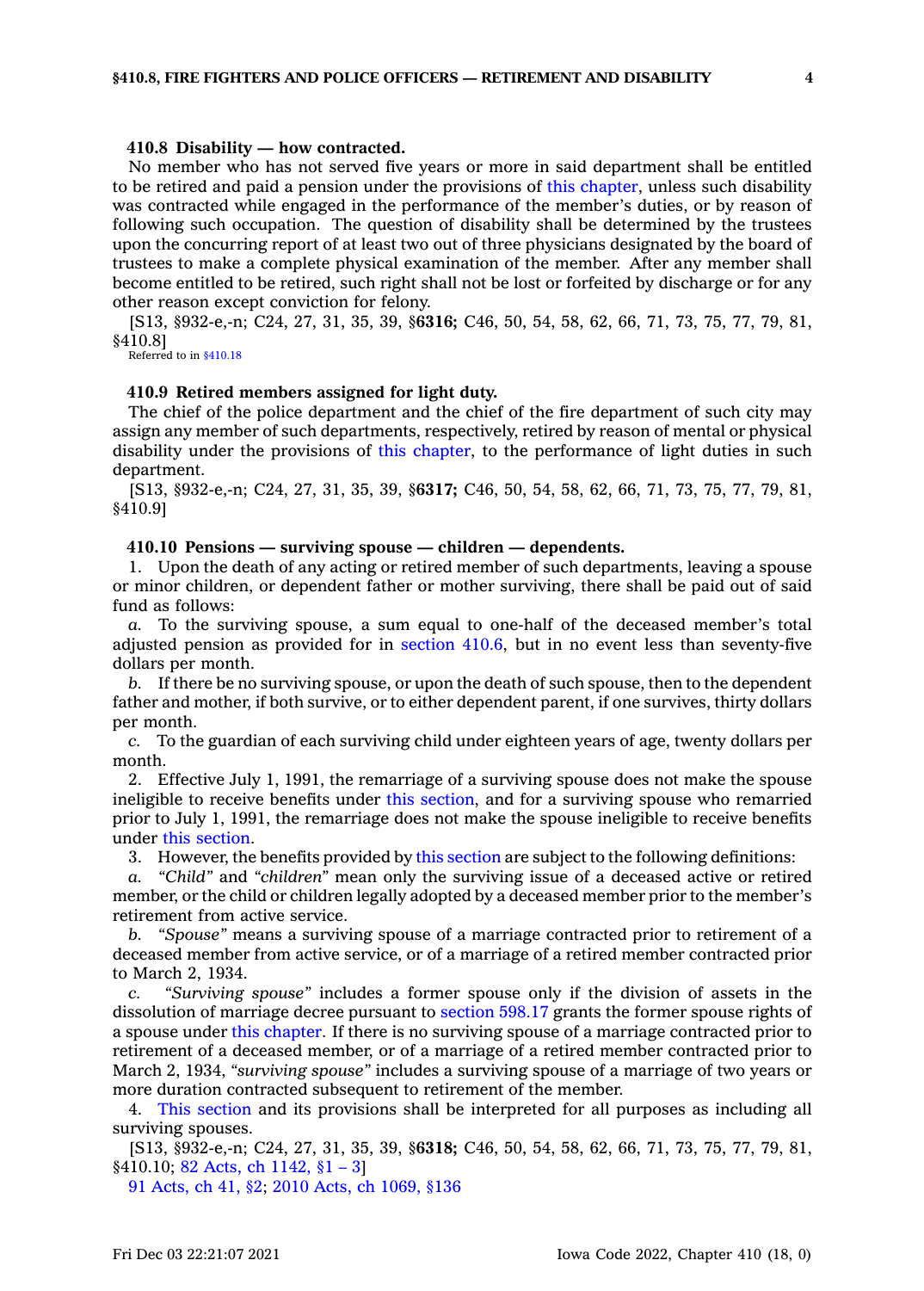#### **410.11 Exemption.**

All pensions paid under the provisions of this [chapter](https://www.legis.iowa.gov/docs/code//410.pdf) shall be exempt from liability for debts of the person to or on account of whom the same is paid, and shall not be subject to seizure upon execution or other process.

[S13, §932-e,-n; C24, 27, 31, 35, 39, §**6319;** C46, 50, 54, 58, 62, 66, 71, 73, 75, 77, 79, 81, §410.11]

#### **410.12 Volunteer or call fire fighters.**

The provisions of this [chapter](https://www.legis.iowa.gov/docs/code//410.pdf) shall apply to volunteer or call members of <sup>a</sup> paid fire department, but the amount of pension to be paid to such members shall be determined by the board of trustees.

[S13, §932-e; C24, 27, 31, 35, 39, §**6320;** C46, 50, 54, 58, 62, 66, 71, 73, 75, 77, 79, 81, §410.12]

#### **410.13 Reexamination of retired members.**

The board of trustees of each department shall have power, at any time, to cause any member of such department retired by reason of physical or mental disability to be brought before it and again examined by three competent physicians appointed by the board of trustees to discover whether such disability yet continues and can be improved and whether such retired member should be continued on the pension roll, and shall have power to examine witnesses for the same purpose. The question of continued disability or ability to perform regular or light duty in the police or fire department shall be determined by the concurring report of at least two of the three examining physicians. Such member shall be entitled to reasonable notice that such examination will be made, and to be present at the time of the taking of any testimony, shall have the right to examine the witnesses brought before the board and to introduce evidence in the member's own behalf. All witnesses shall be examined under oath, which may be administered by any member of such board.

[S13, §932-g,-p; C24, 27, 31, 35, 39, §**6321;** C46, 50, 54, 58, 62, 66, 71, 73, 75, 77, 79, 81, §410.13]

#### **410.14 Decision of board.**

The decision of the board upon such matters shall be final and conclusive, in the absence of fraud, and no appeal shall be allowed therefrom. The member with <sup>a</sup> disability shall remain upon the pension roll unless and until reinstated in the department by reason of such examination.

[S13, §932-g,-p; C24, 27, 31, 35, 39, §**6322;** C46, 50, 54, 58, 62, 66, 71, 73, 75, 77, 79, 81, §410.14]

96 Acts, ch [1129,](https://www.legis.iowa.gov/docs/acts/1996/CH1129.pdf) §89

### **410.15 Guarantee of pension benefits.**

Each city, in which contributory fire or police retirement systems based upon actuarial tables, shall be established by this Act\* for the benefit of fire fighters or police officers appointed to either force after the establishment of the same, is hereby bound and obligated to carry out, and authorized to enter into <sup>a</sup> written agreement evidencing the same, with each person, on retired or active service, who has heretofore contributed, or, at the time of the taking effect of this Act, is contributing to the pension system now in effect in said city, in consideration of past and future payments to the pension fund of the system to which the police officer or fire fighter is, or has been contributing, the present and prospective benefits provided by the pension system to which the police officer or fire fighter is or has been contributing, guaranteeing that the present rate of payment by such person to said pension fund shall not be increased, also guaranteeing that the present and prospective rights and benefits provided for by said systems shall not be abridged nor lessened, and guaranteeing to all such persons so contributing all of the rights and benefits present and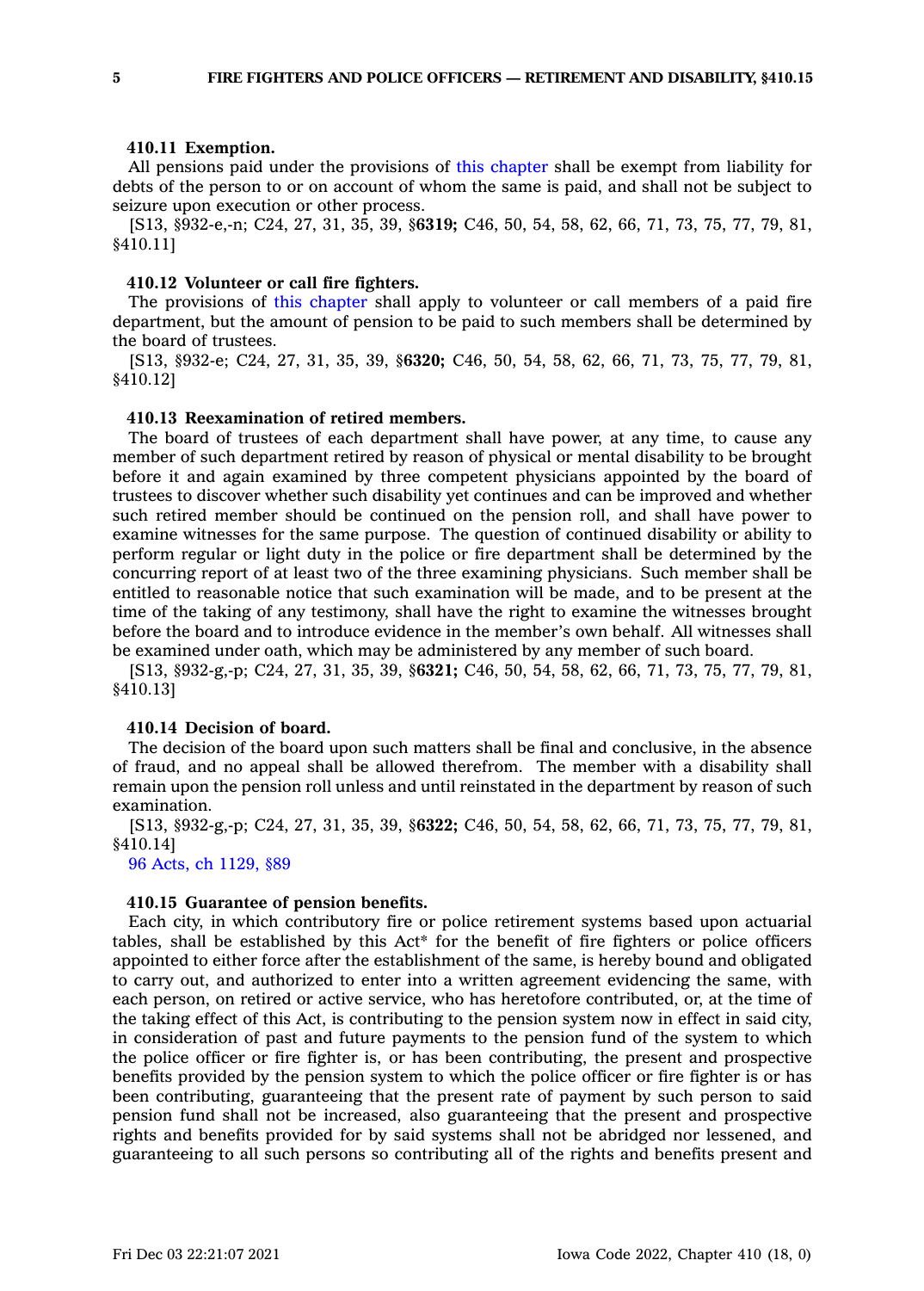prospective provided in such pension system. The obligation of each such city for said rights and benefits shall be <sup>a</sup> direct charge on said city.

[S13, §932-h,-q; C24, 27, 31, 35, 39, §**6323;** C46, 50, 54, 58, 62, 66, 71, 73, 75, 77, 79, 81, §410.15]

\*See 34 Acts, 1st Ex, ch 75, effective date March 2, 1934

### **410.16 Moneys drawn — how paid — report.**

All pensions paid and all moneys drawn from the pension fund under the provisions of [this](https://www.legis.iowa.gov/docs/code//410.pdf) [chapter](https://www.legis.iowa.gov/docs/code//410.pdf) shall be upon warrants signed by the appropriate board of trustees, which warrants shall designate the name of the person and the purpose for which payment is made. The treasurer's annual report shall show the receipts and expenditures of each fund for the preceding fiscal year, the money on hand, and how invested.

[S13, §932-i,-r; C24, 27, 31, 35, 39, §**6324;** C46, 50, 54, 58, 62, 66, 71, 73, 75, 77, 79, 81, §410.16]

#### **410.17 City marshal.**

Service by any member of the police department as city marshal shall not deprive the member of any rights under this [chapter](https://www.legis.iowa.gov/docs/code//410.pdf). In any matter in which said city marshal shall be individually interested and which requires the action of the board of trustees of the police officers' pension fund, the city marshal shall not act as <sup>a</sup> member of said board, but the mayor of the city shall act with the other two trustees of the board with respect thereto. Upon the termination of the term as city marshal, the member shall regain the rank held in the police department at the time of the member's appointment as city marshal.

[C24, 27, 31, 35, 39, §**6325;** C46, 50, 54, 58, 62, 66, 71, 73, 75, 77, 79, 81, §410.17]

#### **410.18 Hospital expense.**

Cities shall provide hospital, nursing, and medical attention for the members of the police and fire departments of the cities, when injured while in the performance of their duties as members of such department, and shall continue to provide hospital, nursing, and medical attention for injuries or diseases incurred while in the performance of their duties for members being paid <sup>a</sup> pension by the city under [section](https://www.legis.iowa.gov/docs/code/410.8.pdf) 410.8, and the cost of such hospital, nursing, and medical attention shall be paid out of the appropriation for the department to which the injured person belongs or belonged; provided that any amounts received by the injured person under the workers' compensation law of the state, or from any other source for such specific purposes, shall be deducted from the amount paid by the city under the provisions of this [section](https://www.legis.iowa.gov/docs/code/410.18.pdf).

[C24, 27, 31, 35, 39, §**6326;** C46, 50, 54, 58, 62, 66, 71, 73, 75, 77, 79, 81, §410.18] [A portion of this section was inadvertently omitted in the 1993 Code]

#### HOURS OF SERVICE

#### **410.19 Hours on duty limited.**

Fire fighters employed in the fire department of cities of ten thousand population or more, or under civil service, shall not be required to remain on duty for periods of time which will aggregate in each month more than an average of fifty-six hours per week and no single period of time, or shift, shall exceed twenty-four hours in length, provided that in cases of serious emergencies such fire fighters may be required to remain on duty until such emergency has passed, when so ordered by the chief of the department or person acting in the chief's place. Fire fighters called back to duty under this provision shall be duly compensated in accordance with their regular hourly wage.

[C27, 31, 35, §6326-a1; C39, §**6326.01;** C46, 50, 54, 58, 62, 66, 71, 73, 75, 77, 79, 81, §410.19] Referred to in [§410.20](https://www.legis.iowa.gov/docs/code/410.20.pdf) See also [§411.16](https://www.legis.iowa.gov/docs/code/411.16.pdf)